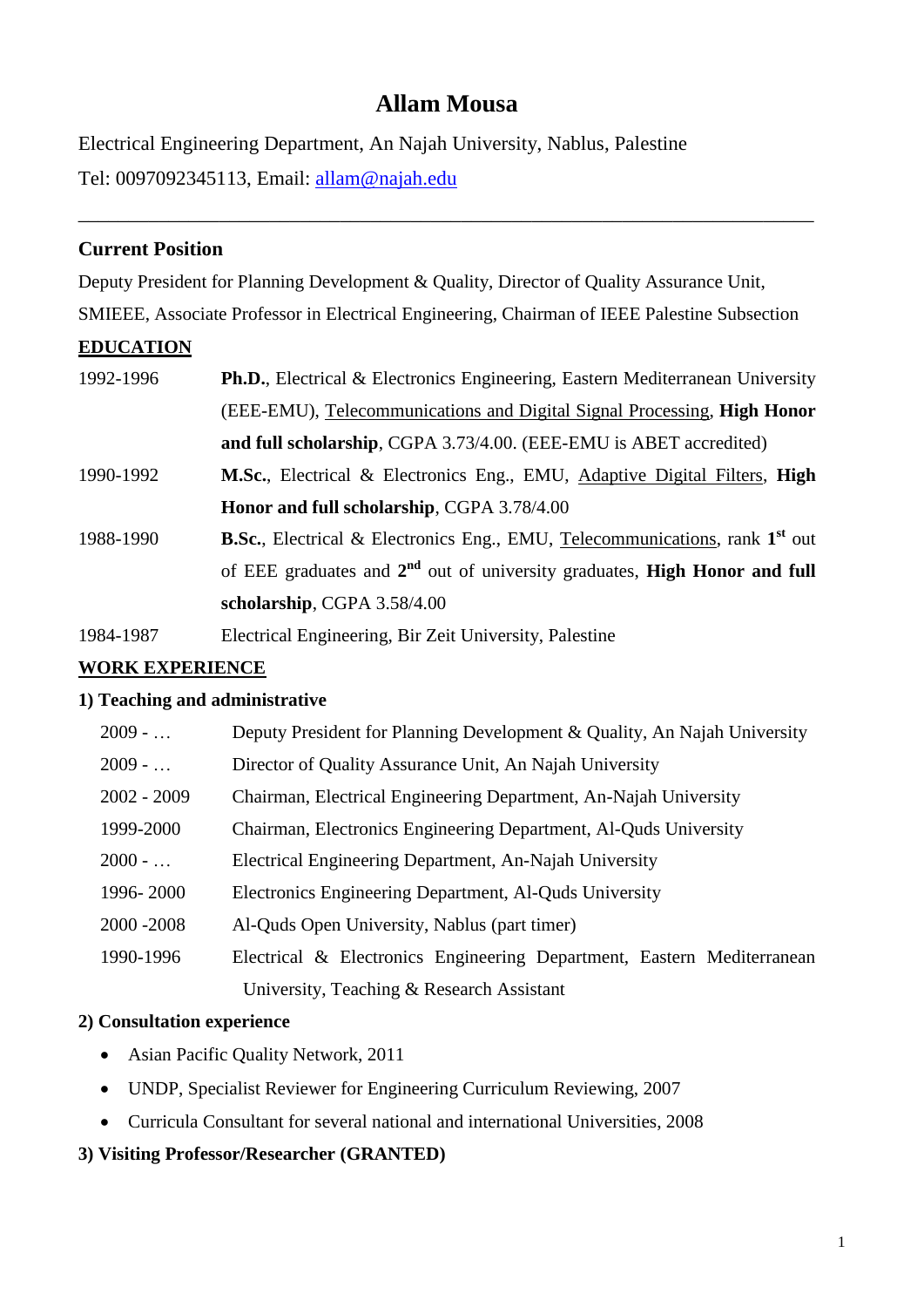Visiting Professor, UTHM, Malaysia, August 2008. Visiting Professor, COMSATS-ciit Islamabad, Jun.07–Aug.07. Visiting Researcher, "Equipe Signal et Image", (Signal and Image Lab.) CNRS, ENSARB, University of Bordeaux I, France, Nov.99, March 98, Aug.97

#### **Certifications or professional registration**

SMIEEE,

### **SELECTED ACHIEVEMENTS**

- Chairman and co-founder of IEEE Palestine subsection, 2012
- Counselor and co-founder of IEEE An Najah Student Branch, 2009
- Counselor and co-founder of IAS chapter, IEEE SB ANU, 2009
- Team Leader, Preparing the Strategic plan for ANU, 2011-2015
- Team Leader, Preparing the Self Evaluation Report based on EFQM standard, 2011

### **EXPERIENCE ON HE QUALITY MANEGMENT, ASSURANCE & PLANNING**

#### **(EXAMPLES)**

- 1. International Arab Conference on Quality Assurance, Bahrain 4-5/4/2012 and Jordan 2011, (Steering and Scientific Committees)
- 2. Workshop on University Governance Screening Card, Organized by (CMI) World Bank, Cairo, November 19 - 20, 2011
- 3. "Quality Enhancement in Higher Education: The New Quality Process in Europe", Central European University, Budapest, AMIDEAST, 16-19 February 2010.
- 4. Developing a programme and its Intended Learning Outcomes- organized by British Council and AQAC, Nablus, An Najah University, 2-March-2009
- 5. Training Session on Industrial System Integration (ISI) and curriculum development, Tempus Project

**Ph.D. Field:** Telecommunications, Information Theory, Speech Compression and Coding.

**Thesis title:** "Pulse Excited Linear Predictive Methods for Low Bit Rate Speech Coders"

**M.Sc. Field**: Adaptive Filters, complexity and design.

**Thesis title**: "Computationally Efficient Adaptive Digital Filters"

#### **SELECTED PUBLICATIONS**

- 1. Mousa A., Mahmoud H. "Reducing ICI Effect in OFDM System using Low Complexity Kalman Filter Based on COMB Type Pilots Arrangement", *Int. J. Commun. Syst.* Wiley, Vol.24, Issue 1, pp. 53-61, DOI: 10.1002/dac.1138, Jan. 2011
- 2. Mousa A. "Voice Conversion Using Pitch Shifting Algorithmby Time Stretching with PSOLA and Re-Sampling", Journal of Electrical Engineering, Vol.61, No.1, pp.57-61, 2010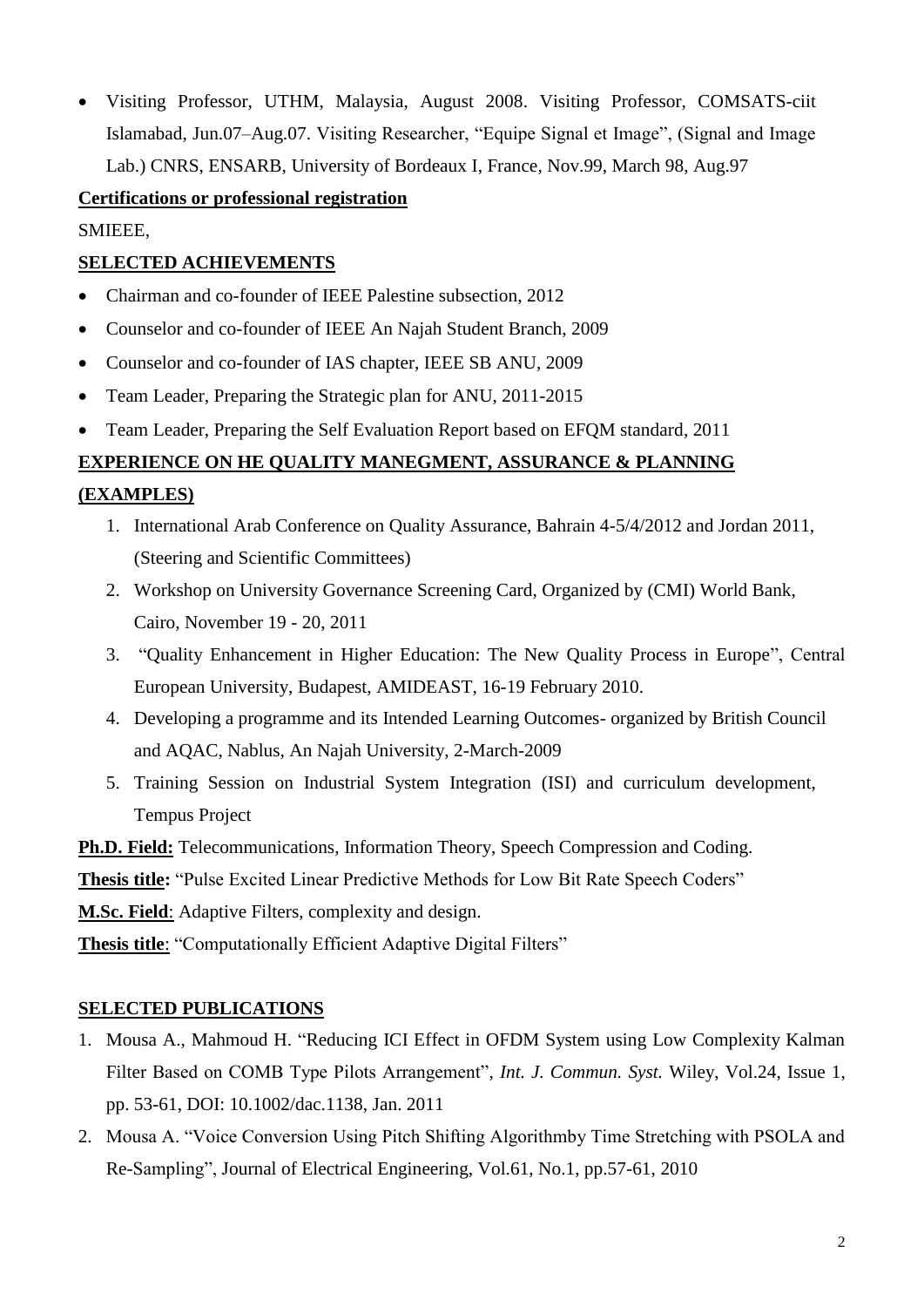- 3. Mousa, A. "The Role of Pitch Filter in the Pulse-by-Pulse Re-optimization of the LP Synthesis Filter", An Najah University Journal of Res. (N. Sc), Vol. 16 (2), pp. 103-115, 2002.
- 4. Hacioglu, K., Hasib, "Pulse-By-Pulse Re-optimization of the Synthesis Filter in Pulse Based Coders", IEEE Trans. on Speech and Audio Processing, Vol. 06, No.02, pp. 180-185, March 1998.
- 5. Hasib, A., Hacioglu. "Source Combined Linear Predictive analysis in Pulse based Speech Coders", IEE Proceedings, Vision Image and signal Processing, Vol. 143, No.3, pp. 143-148, June 1996.

#### Conference Papers

- 1. The First Palestinian Conference on Electromagnetic Radiation, "Electromagnetic Radiation at the Neighborhood", 7/Dec./2010
- 2. Allam Mousa, Saleh Ahmad, "Fixed Telecommunication in Palestine, Problems and Solutions", Article No. 113 Session 5B. The 25<sup>th</sup> Arab Engineering Conference, Libya 16-18 November 2009.
- 3. Mousa A. "Difficulties and Possibilities of Teaching Technology at Some Palestinian Universities (Personal Experience)", International Conference on Integration of Information Technology in Science Education, EMU, Gazimağusa, TRNC, 16 – 18 January 2007
- 4. Mousa A. "Data Encryption Performance Based on Blowfish", IEEE Xplore, 47<sup>th</sup> International Symposium ELMAR-2005 focused on Multimedia Systems and Applications, pp. 131-134, Zadar, Croatia, 08-10 June 2005.

#### **BOOK EDITOR**

Telecommunication Book–Vocational school-12<sup>th</sup> grade- Ministry of Education- Palestine- 2006

#### **REVIEWER (Scientific Journals and Conferences)**

IEEE Computer Society, Elsevier-Direct Science Journals, IET- Signal Processing, IET Communications, IET Image Processing, Steering & Scientific committees " $1<sup>st</sup>$  Palestinian Conference on Electromagnetic Radiation", 2010, Steering & Scientific committees "The International Arab Conference on Quality Assurance in Higher Education (2010, 2011, 2012), IEEE International Conference on Signal Processing and Communication, Dubai, United Arab .

#### **REVIEWER (Sample of Academic Work)**

Academic Subject Reviewer (UNDP) 2008. Self Evaluation Committee of the Electrical Engineering Department. Palestinian Ministry of Higher Education. Palestinian Accreditation and Quality Assurance Commission. UNDP, Specialist Reviewer for Engineering Curriculum Reviewing, 2008. Curricula Consultant for several national and international Universities

#### **SELECTED WORKSHOPS ATTENDED**

- 1. IEEE 98<sup>th</sup> Region 8 meeting in Berlin, 2012. The International Arab Conference on Quality Assurance in Higher Education, Bahrain, 2012. Digital Signal Processing, ScienTech, India, 2011
- 2. Image Processing, Digital Communications, Micro-controllers and Real Time Tasks,